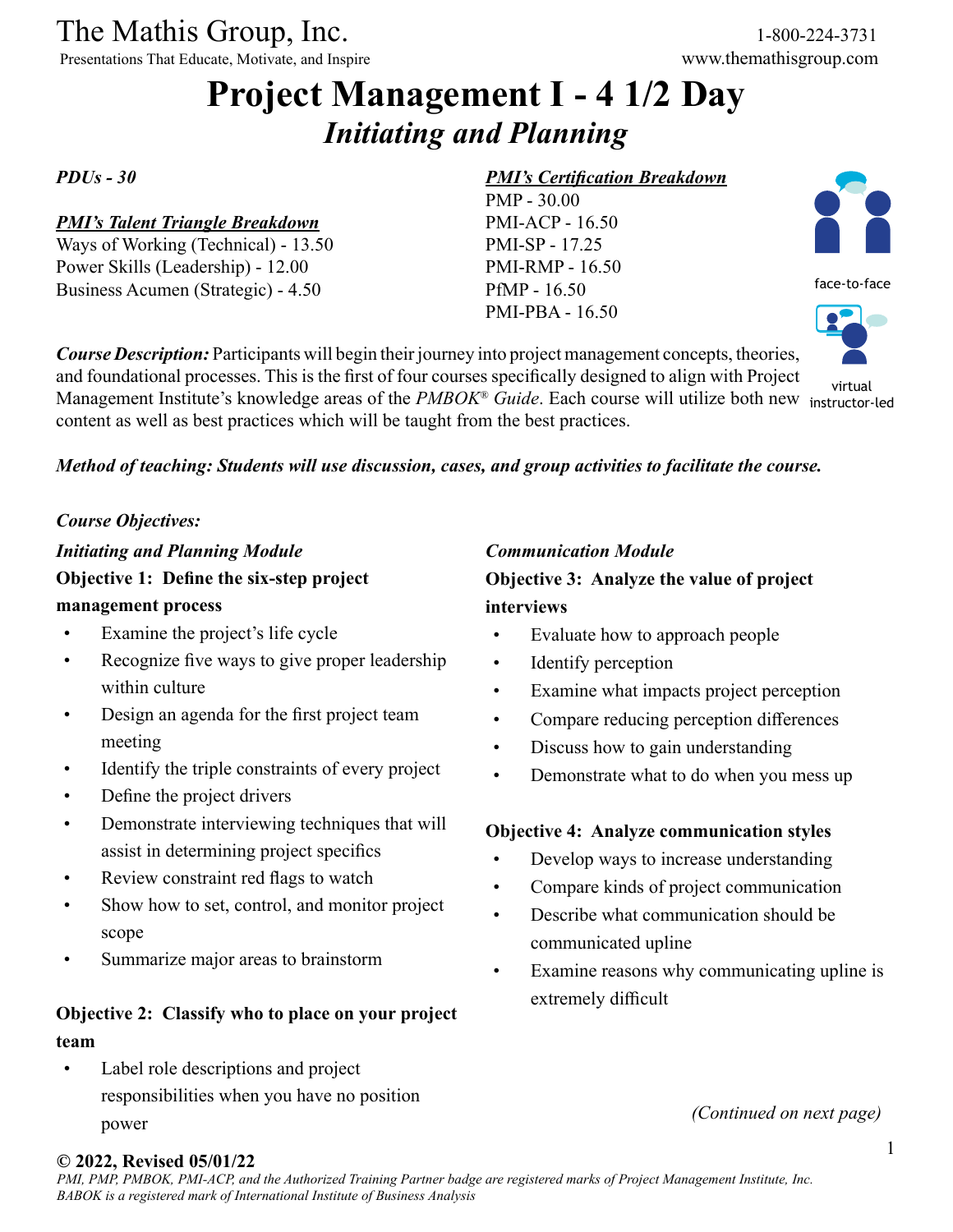# The Mathis Group, Inc. 1-800-224-3731<br>
Presentations That Educate, Motivate, and Inspire www.themathisgroup.com

Presentations That Educate, Motivate, and Inspire

## **Objective 5: Identify questions to ask if**

## **miscommunication is common**

- Evaluate verbal softeners
- Detail characteristics of a poor listener
- Predict obstacles of listening during projects

## **Objective 6: Define project management's role in project meetings**

- Describe ingredients of effective project meetings
- Evaluate receiving feedback on performance
- Design responses to negative project feedback
- Compare techniques for disagreeing
- Discuss caution sights that a disagreement is turning into a conflict
- Formulate seven stages of intergroup conflict in project teams
- Describe ways to reduce intergroup conflict in project meetings

## *Project Facilitation Module*

## **Objective 7: Discuss the definition of project facilitation**

- Evaluate benefits of facilitation and how it will help your organization
- Discuss facilitation mess-ups during projects
- Examine the creation and usage of a code of conduct for the session
- Assess core duties which facilitators must do before, during and after a facilitation session
- Discuss best practices for setting meeting objectives and goals

### **Objective 8: Analyze body language and tone of voice which individuals use to communicate**

- Examine ways to clarify body language of others
- Discuss five useful ways for brainstorming during projects
- Analyze the proper usage of questions to engage the audience
- Formulate paraphrasing techniques for clarifying the meaning and message of others
- Compare different ways to use probing, bridging and redirecting skills
- Discuss the positives of having a devil's advocate in project teams
- Examine professional ways to handle the negative participant
- Analyze assertiveness techniques to be used by facilitators
- Formulate a standard preparation plan for starting a facilitation
- Examine best ways to be prepared for facilitation sessions
- Discuss best practices for ending a facilitation session

## **Objective 9: Describe the role and functions of a recorder in project teams**

- Discuss best practices for the recorder and creating minutes for determined actions
- Design rules for when using a buddy system during a facilitation session

## **Objective 10: Analyze tactics for handling resistance in project meetings**

• Evaluate the impact of conflict to the participants

*(Continued on next page)*

#### **© 2022, Revised 05/01/22**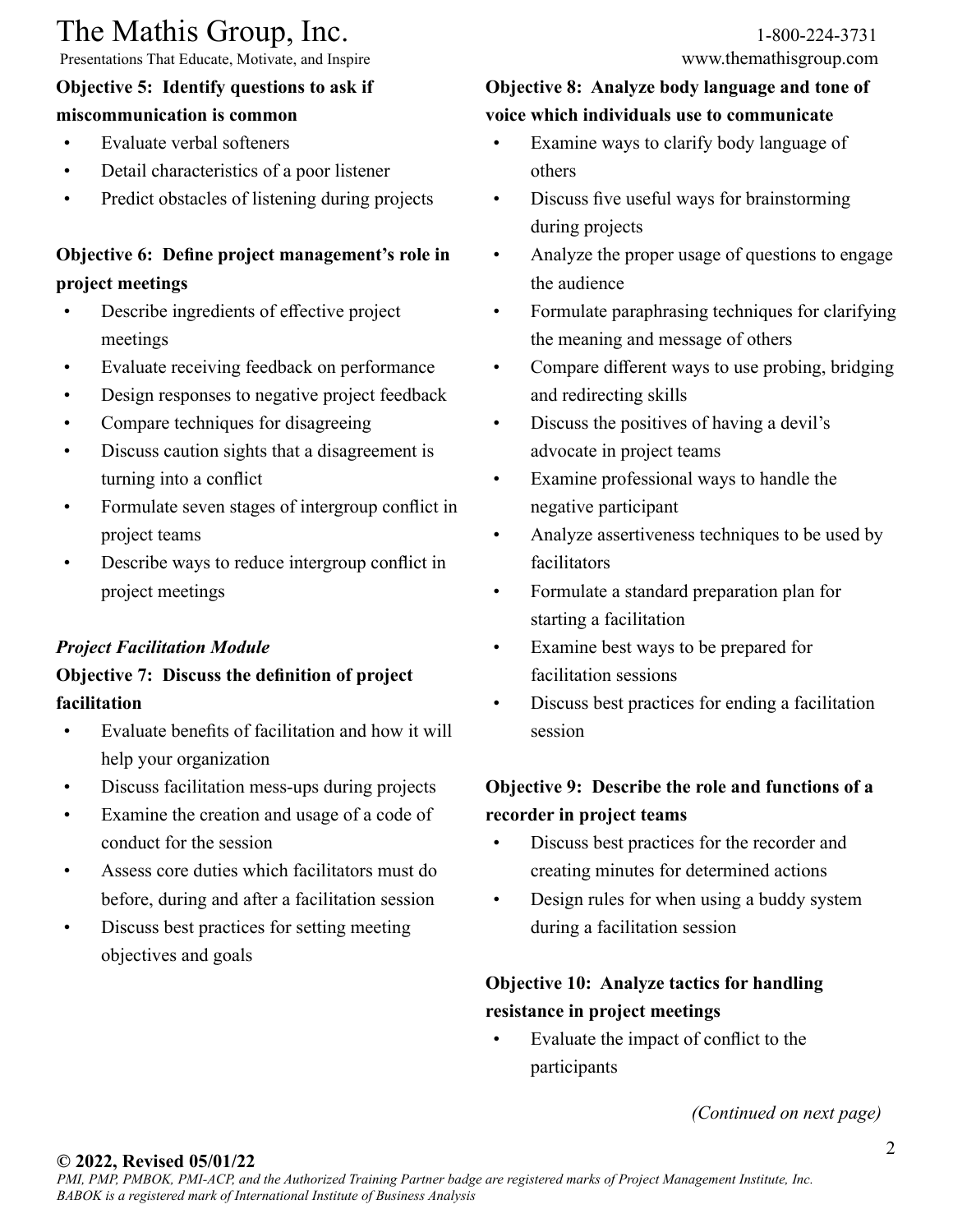# The Mathis Group, Inc. 1-800-224-3731<br>
Presentations That Educate, Motivate, and Inspire www.themathisgroup.com

Presentations That Educate, Motivate, and Inspire

#### *Project Team Time Management Module* **Objective 11: Discuss myths and realities of time management**

- Examine excuses for not managing your individual time
- Define roles and responsibilities which demand time
- Examine how to balance your time to create total human wellness in your life

### **Objective 12: Review qualities of time management**

• Define guidelines of time management

#### **Objective 13: Evaluate causes of procrastination**

- Compare ways to stop procrastination
- Describe ways of dealing with deadlines
- Organize to set proper deadlines
- Create goals to help budget your time
- Evaluate the four D's in managing time more effectively
- List ways to say "No"
- Explain how to set and establish priorities
- Identify ways to plan your work and learn how to plan
- Create ways to handle the paper work
- Discuss time tips on interruptions and decisiveness
- Discuss time tips on the telephone and in meetings
- Formulate time tips on personal habits
- Evaluate how to organize yourself

## *Project Management I Best Practices* **PROJECT MANAGEMENT OVERVIEW INTRODUCTION**

- Project Management Methodology Concept
- What is a Project?
- Roles and Responsibilities
- Planning Process

## **PROJECT INITIATING AND CONCEPT DEVELOPMENT**

- What is Project Management Methodology?
- Project Management is an Iterative Process
- The Relationship of Project Management to the System Development Life Cycle (SDLC)
- Applicability of the Methodology
- Tailoring of the Methodology to Specific Project and Specific Organizations
- Continual Improvements

## **WHAT IS A PROJECT?**

- What is a Project?
- Temporary Process
- Well-Defined Goals
- Project Constraints
- What is Project Management?

### **ROLES AND RESPONSIBILITIES**

- Roles and Responsibilities
- Who is Part of the Project Team?
- Importance of Stakeholders
- Project Manager
- Project Sponsor
- **Steering Committee**
- Development Team

#### *(Continued on next page)*